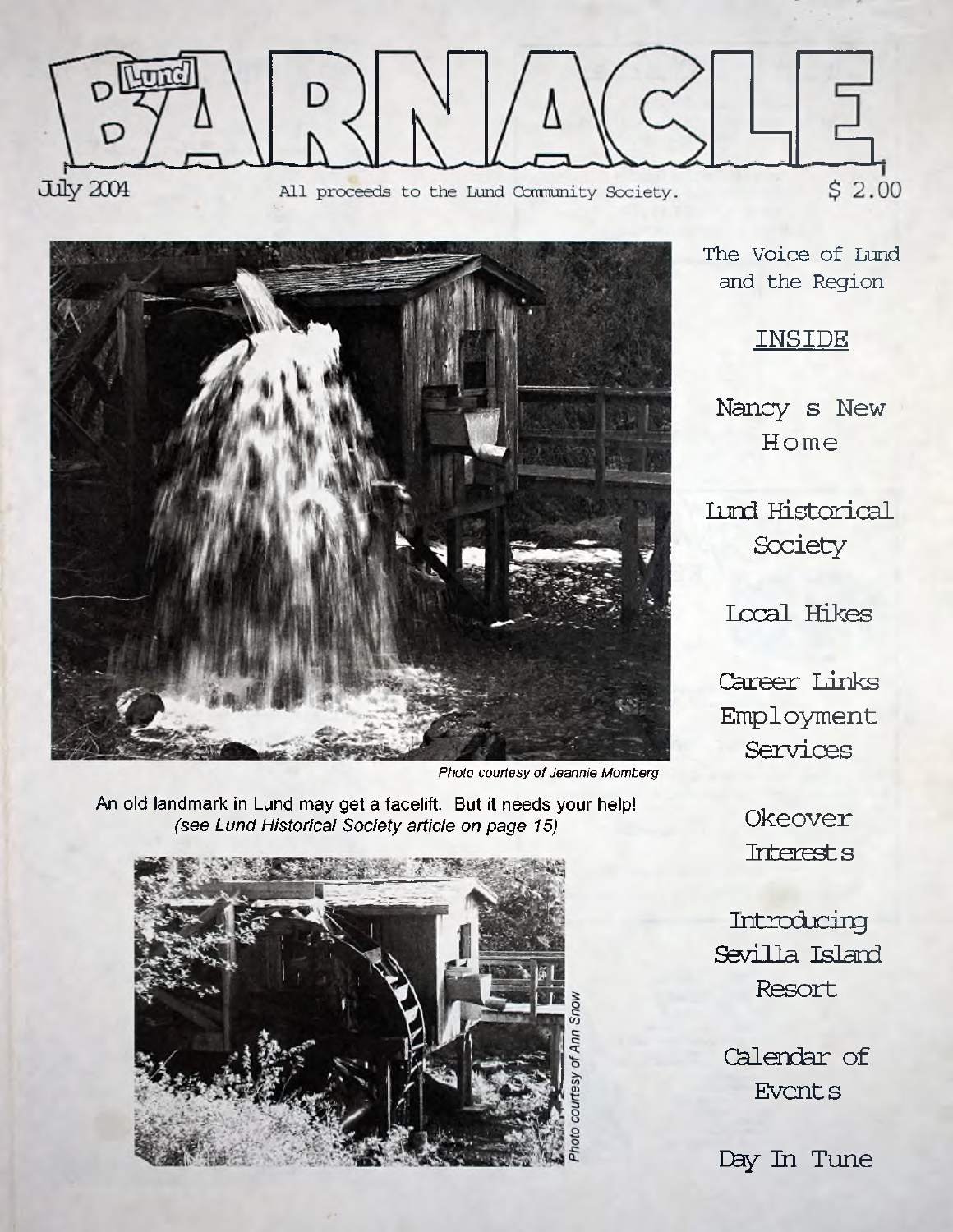# **Pristine Charters**

Customized Charters 1 Sightseeing, Fishing, Scuba Diving, Food & Beverage Service

> Contact: Randal Drader Telephone: 604-483-4541 Boat: 604-483-1131 E-mail: [pristine@prcn.org](mailto:pristine@prcn.org)



**coastal adventures ltd. Rainforest hikes 604.483.7900 Coastal kayaking [www.terracentricadventures.com](http://www.terracentricadventures.com)**

# *(J* RESTAURANT

*rev* 

Classic Cuisine with a West Coast Flavour

Located on Malaspina Road above the Government Dock at Okeover Arm

### **Local Seafood**

**Fabulous food with an incredible view makes dining at the Laughing Oyster an experience to remember.**

**Easy to find, accessible by read cr water!**

Phone for reservations and information! Ph on e: **(604) 483-9775** F ax: **(604) 483-4986**



485 4231 coastreaity.com 4766-B Joyce Avenue<br>Powell River, BC VBA 3B6

Coast Realty Group<br>(Powell Niverittd. Toll Free: 1-877-485-4231 Home: (604) 483-3712 Cell: (604) 414 6737 Fax: (604) 485-4230 h m n constre alty # y ah on c a



# **The Lund Barnacle**

**Publisher:** The Lund Community Society

> **Editor:** Ann Snow

**Writers:** Marian Buller Denise Reinhardt Ian & Donna Kaye Hobbs Cedric Morgan Jean Momberg Jeffery Shuster Barry Randle Saundra Barnes Ann Snow Darcie MacFronton Ted Durnon Rita DePape Robinson Roos

> **Photography:** Jean Momberg

**Layout and Design:** Ann Snow

**Sales Representatives:** Cathie Salmond Cedric Morgan

The Lund Barnacle is published seasonally. All proceeds go to the Lund Community Society, a non-profict organization providing community services to Lund and Region. Submissions are welcome in the form of articles, news items, letters to the editor, fillers, graphics and photographs. We reserve the right to edit for clarity and length. Submit to the Barnacle in the Lund Community building or contact Ann Snow at 604-483-9220 or [annsnow@telus.net.](mailto:annsnow@telus.net)

#### **Editorial Policy**

The Barnacle is a forum for ideas in the Lund community. Editorial policy is to print what people submit in their own voices as much as possible, respecting the paper's purpose of providing a forum for the community on things that matter to its members.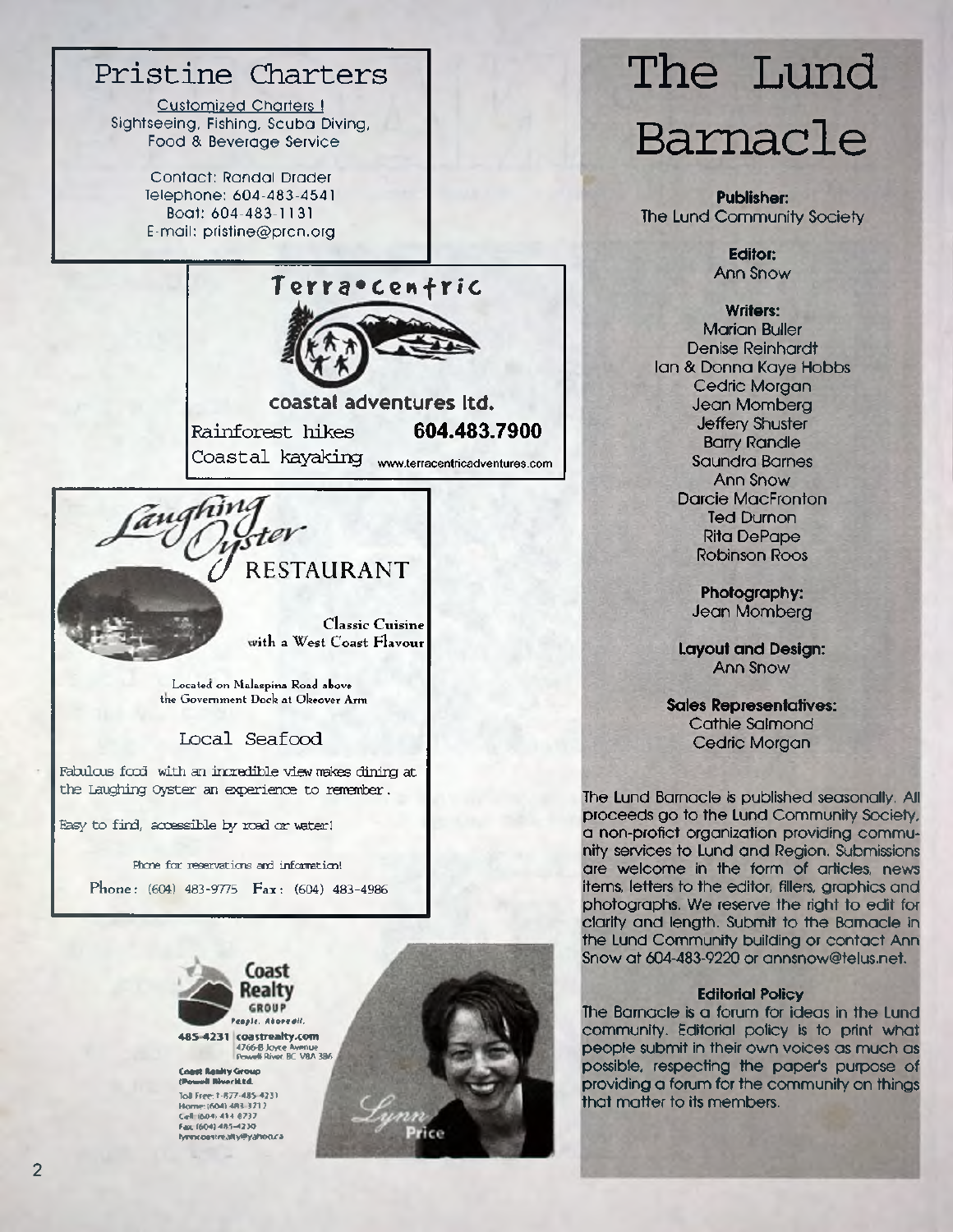## **Letter fran the Editor**

I'll just show up to see what's going on, I said to myself. I won't volunteer for anything. I got to the Lund Community Association meeting and, ok, I'll help out if you need me but I don't want to be in charge. Hmmmm.

Well one thing led to another and here I am publishing the Barnacle. And it's kind of fun! I got to learn a new computer program, I've met and talked to all kinds of interesting people, learned about issues in the area, and am once again discovering just how friendly and helpful the residents of Lund are.

So thank you for your support and patience with this, my first, Barnacle publication. I apologize in advance for any errors or omitions, and your feedback is certainly welcome.

### Have a Lundly summer!

### Ann Snow



### **Good Diving and Kayaking**

### Check out our new kind of Hobie Pedal Kayaks. They are extremely efficient.





ail aartcreations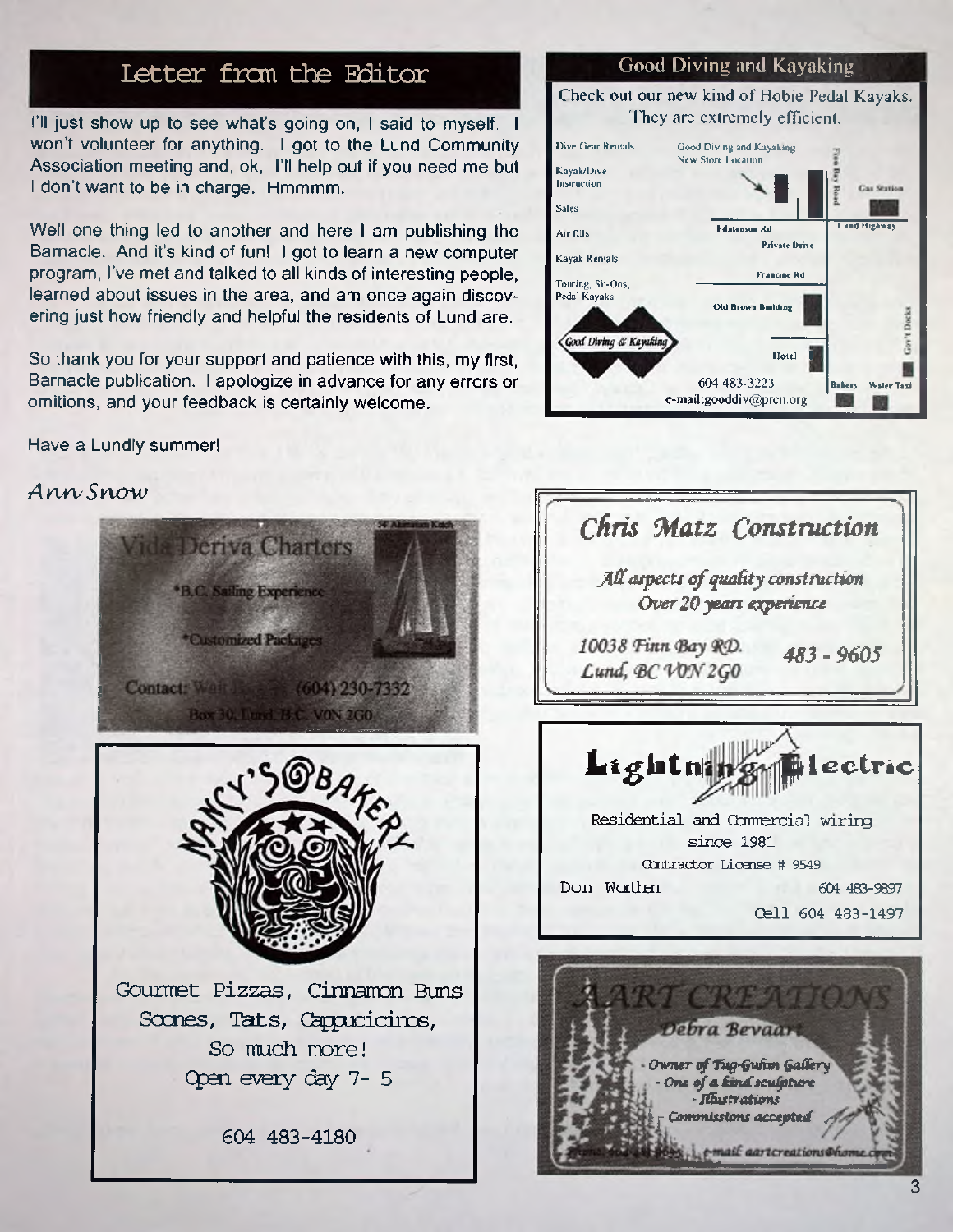### A New Home For Nancy s Bakery and More . . By Jean Momberg & Jeffery Shuster

Nancy's Bakery has a delicious reputation up & down the Sunshine Coast, serving the local community of Lund and its seasonal visitors. For thirteen years many patrons have concluded their Hwy #101 trips with a, End of the Road' fresh baked cinnamon bun and coffee. In 1991 the menu provided early morning wholesome baked goods served from a 16' X 16' space under the bar. In 1996 when they re-located next door to the Lund Taxi they include connoisseur coffees and light meals served in a garden patio atmosphere. The accomplishments of Nancy's Bakery were recognized as a Runner Up for the 2003 Powell River Horizon Small Business Awards.

Now in 2004 Ben & Nancy Bouchard are taking their well-established bakery business to a new stage. They have teamed up with co-owners, Edwin & Julia Levy from Vancouver and together bought waterfront property in the Lund Harbor. Ed & Julia have been visiting the coast for over twenty years with Lund and Nancy's Bakery being a stop over to their cabin on Sonora Island. They have an invested interest to support small businesses and Heritage establishments of Coastal Communities. All four owners believe that Lund is ready for more tourist business expansions and would like to compliment the occurring local developments.

During our interview Nancy said, "This move is truly a dream come true. Al of Lund Taxi has been very supportive over the years but it is time to be on our own." She explained that a new home was needed for the bakery. We have all as patient customers experienced the squeeze while waiting for the squeezed staff to serve. Nancy's bakery employs 15 staff over the summer months to keep the goodies popping out of those ovens.

Ventilation and space are the key issues for a new building to be constructed in the coming year. The location of this building will be on the lower waterfront section of their new property close to the present harbor parking lot. Their vision is to create an indoor space that can accommodate a larger bakery and more seating so enabling them to extend their season into the chillier months. Also a space within that is of a lounge/gallery style venue for local artists, entertainment and cafe style Internet access.



Now there's more as we wait to see Ben's craftsmanship continue to evolve on the bakery site. Ben & Nancy with support from Ed & Julia have a vision for the property in whole. While the upper section will remain private the lower waterfront section, which is of the same private property, is being landscaped to insure that there is community and business access thru to consecutive establishments and public right of ways. Visible improvements to the waterfront have already begun; a garden pathway, two sets of stone stairways to the beach and the kayak ramp accessibility maintained. This initial development is to ensure safe access to and retreat from the beach for adult's enjoyment and curious children. Part of their business plan for the next decade is to develop a community space for business and people to relax and enjoy Lund. A combination of business rental buildings surrounded by shade garden landscapes may ensure that a small coastal village with limited public access will provide opportunity for many to be involved in Lund's tourism development.

Ben & Nancy are definitely a fine example of local motivation and energy. During our interview their excitement and ideas were bubbling over into explanations of business plans, building and gardening designs. Nancy would especially like to revive some of Lund's heritage gardens and fruit trees on the property. Over the years Nancy has been told of the many orchards and gardens that graced the village of Lund. She is open to receiving any local plant donations and welcomes dedications.

Best of luck to Ben & Nancy Bouchard, Ed & Julia Levy. We look forward to seeing anew when we head into Lund for a morning coffee or sunset stroll.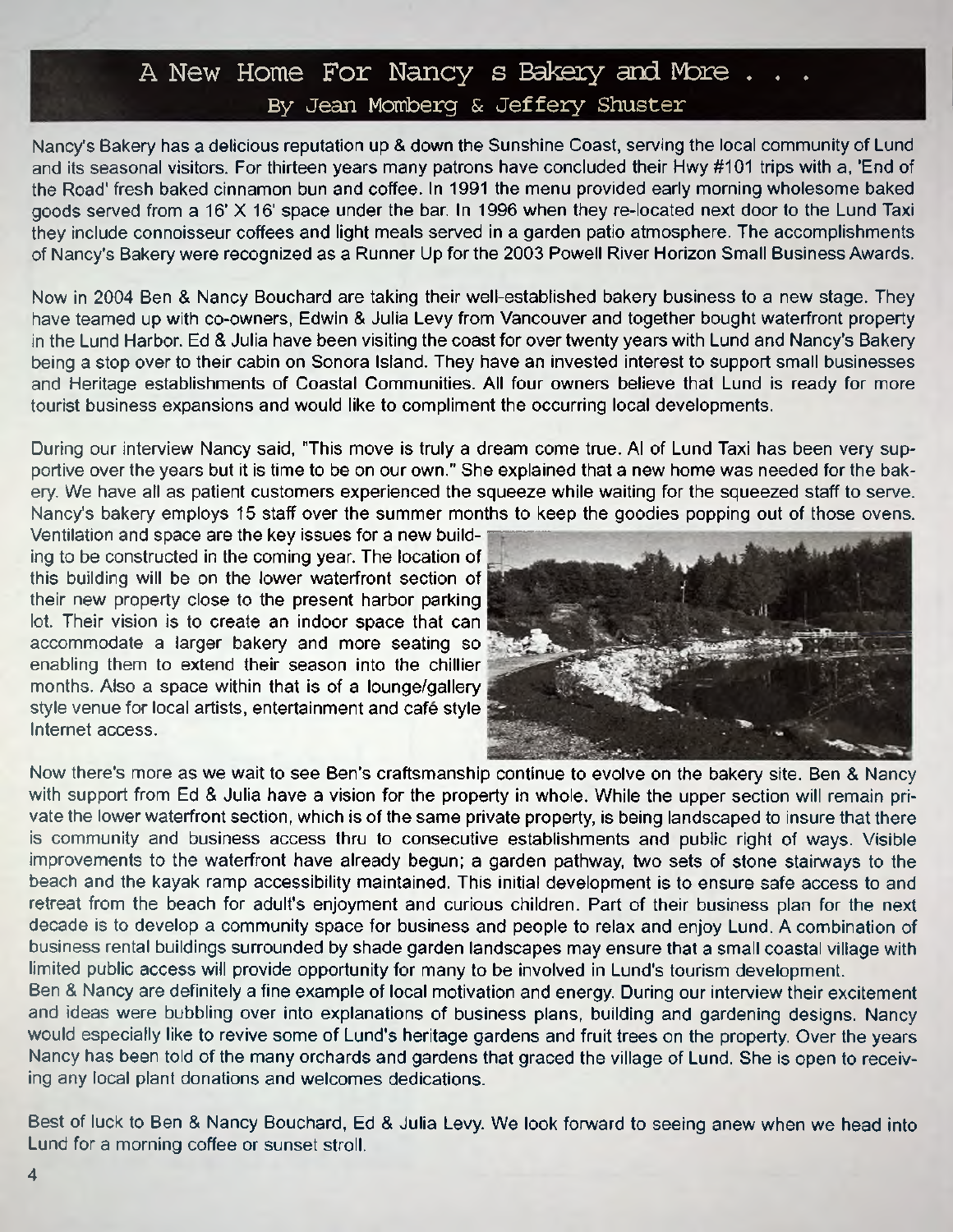# **Introducing Sevilla Island Resort**

### by Ian and Donna Kaye Hobbs

At long last, after a year and a half of construction, Sevilla Island Resort is open for business!!! This is actually no small miracle as with the exception of the frame we did all the construction ourselves. After more insulation, plumbing, electrical, dry walling, flooring, molding, tiling and painting than I care to recall I am pleased to announce that Donna Kaye and I are still talking to each other. We seriously underestimated the work involved in building on an island but we are really pleased with the way everything has turned out. We have actually gotten pretty good at moving things around in herring skiffs and have adjusted to the lifestyle of having something in each hand on every trip on and off the island.

We kept the Resort small, with four guest suites, as we want to cater to individual couples and small groups offering them highly personalized vacation packages. As well as providing individual night's accommodations and meals, we offer 3, 4 and 7 night eco-adventure packages. There is no way we can do everything ourselves so we are focusing on sales, marketing, meals and accommodations, and we are partnering with a number of other local businesses to provide all our activities. Powell River Sea Kayak, Terracentric Adventures, Pristine Charters and The Bike Shop are some of our local partners who enable us to offer a wide range of adventure packages that include kayaking, hiking, biking, fishing, boating and diving.

With the construction finished we have been ramping up our sales and marketing efforts as we try to figure out what folks are looking for and let them know that we are open for business. We have a website up at [www.sevillaislandresort.ca](http://www.sevillaislandresort.ca) and have just finished making brochures and posters. We have been advertising in a number of web sites, papers and magazines in Canada, the States and Europe. So far the majority of our guests have been from Washington and California.

We have also been spending time working on our meal plans and have come up with some tasty fare such as; a Grand Marnier prawn bisque served with salmon Wellington in a sherry mushroom sauce; or gunpowder prawn and pumpkin soup served with roasted spaghetti squash seafood boats; or glazed BBQ salmon served with a sweet potato soufflé and candied carrots. Needless to say we don't think many of our guests will be loosing much weight while they are staying with us even if they are kayaking, hiking and biking every day.

We look forward to meeting more people and becoming more active in the community. So far we have been so busy getting the Resort built and the business off the ground that we have had very little time for much of anything else. The rest of the summer is likely to be a blur as we try to get some cash flowing in the door to offset all the bills but we hope that by fall things will slow down a bit and we can spend more time socializing. In the meantime feel free to drop by and have a look around.



*24 HR loan Couriir Hot Shot Sir via*

# **SUNCATCHER Ex p r e s s**

PERSONALIZED TOURS

#### **LEN & YVONNE JOHNSON OWNER/OPERATOR**

RR1, C-13, 8853 STARK ROAD POWELL RIVER, B.C. V8A 4Z2 **Phonr. (604) 483-1444 (804)487-1087** E-mail: suncatcherx @ shaw.ca

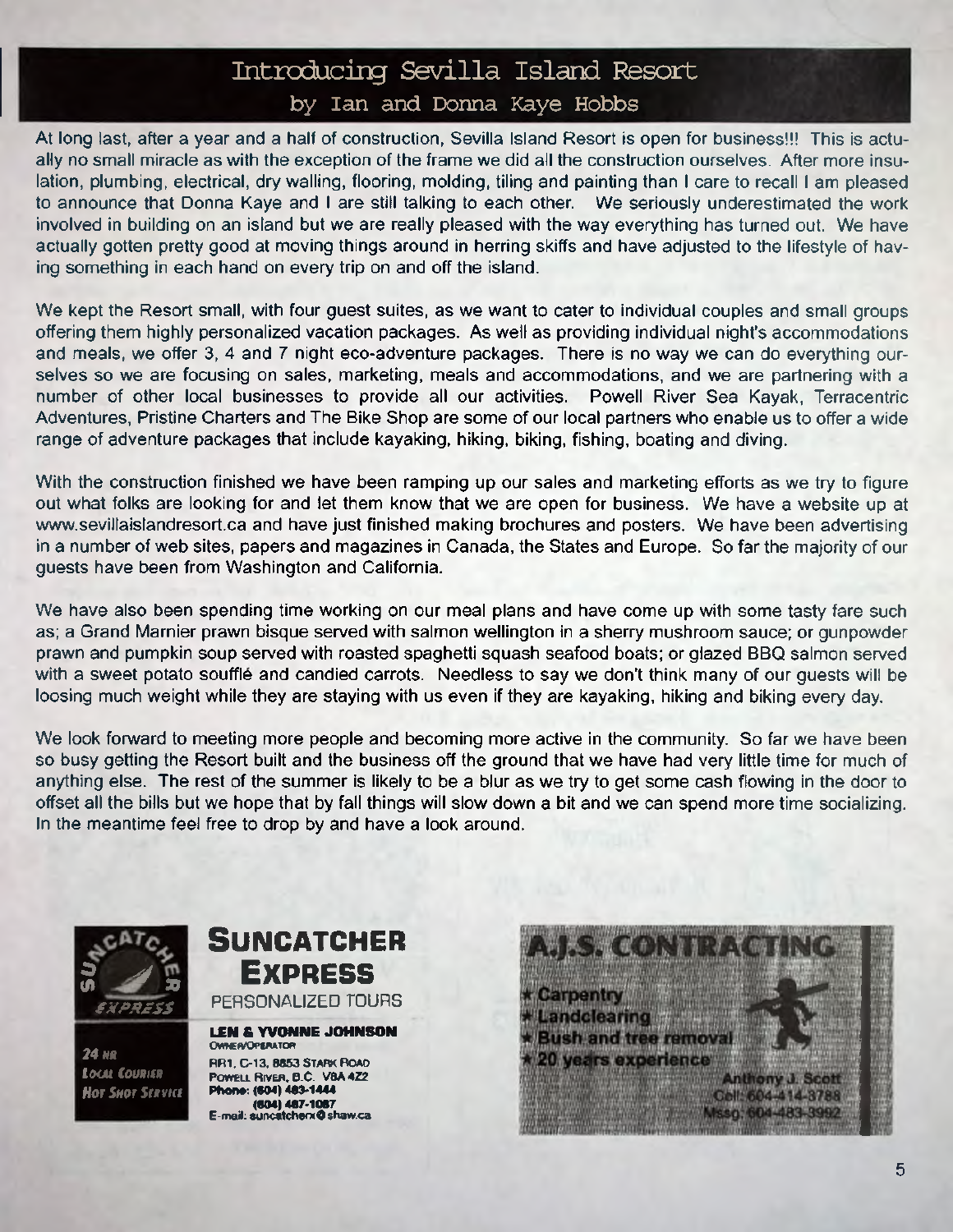## Malaspina Community Residents Association by Marian Buller

The Malaspina Community Residents Association (MCRA) was formed four years ago to represent residents, property owners and businesses within the Malaspina Complex, Malaspina Road and its feeder roads as far as the Lund Highway. MCRA is a Registered Society in B.C.

### The Mission Statement:

We feel it is important that all area residents, owners and businesses have a voice in the community in which we live. We wish to create a forum where issues are discussed in a respectful way, with an emphasis on finding creative solutions that work for as many people as possible.

During our first years of operation we formed committees of various interest groups which are, Upland Residents, Waterfront Residents, Waterfront Residents without Road Access, Tourism, and Mariculture. The top priority, after much discussion, was the desire for Clean Water, both fresh and salt, to maintain the aesthetic value of the area for the residents, the burgeoning tourist industry as well as ensuring the high quality of water required for mariculture.

All the information we collected for the study was given to Joe Truscott who is the manager of the environmental and use study of the water of the Malaspina Complex and was much appreciated by him. Representatives of MCRA have also been active in the new Malaspina Park Plan. Neither of these Studies have yet been finalised.

It was decided by the membership to research the feasibility of a Community Plan for the area. We had several meetings with Don Turner, the Regional Planner and Patrick Brabazon, the Regional Representative. Unfortunately the executive has decided to put the Community Plan on hold for the moment while we wait for a decision on the Sliammon Land Claims. It was thought we should wait for their input and ideas before we continued.

The next Annual General Meeting will be held in August 2004.



 $Holbrook's$ *Heirloom Woodshoppe* 

*Custom wood furniture & Kitchen Cabinets*

Box 23, RR 2, Craig Rd, Powell River, BC V8A 4Z3 Paul Holbrook (604) 483-9569 h0lbro0ksheirlooms@prcn.0rg

L \_\_\_\_\_ .\_\_\_\_\_\_\_\_ \_ \_\_\_\_\_\_\_ J

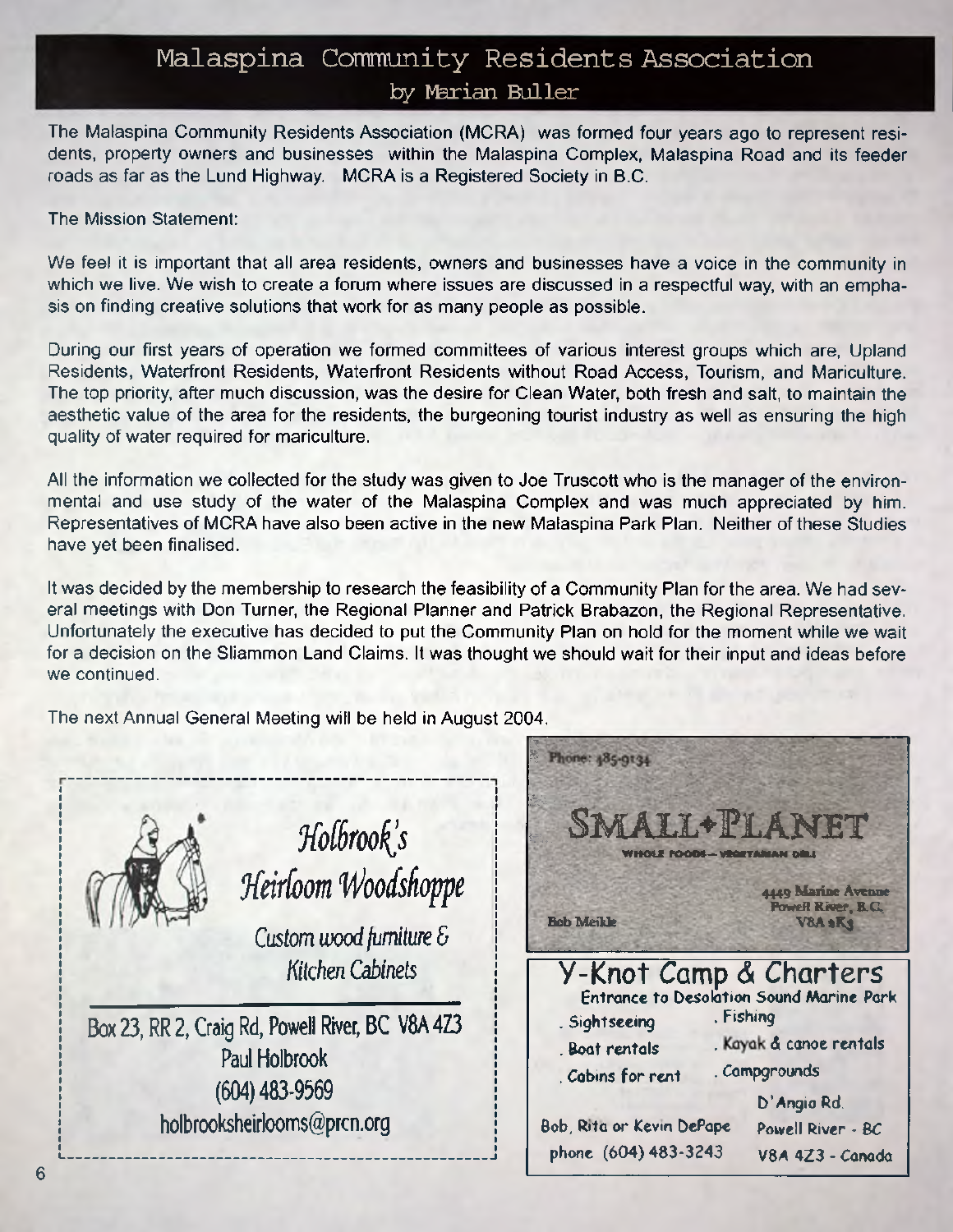# **Notes from the Seniors Program to Easter by Barry Randle**

Now the school year is *V\** finished and so it is time to really buckle down and get the courses finished, although this year most students have been making great progress in their studies as we are getting more used to the WebCT curriculum.

We are also still continuing in our outdoor phys ed program playing golf whenever the weather is good, thanks to Glen Rosa for the use of the course, and also going on hikes along the local trails. The hikes are also part of a training program for three students who are preparing to do the Great Walk from Tahsis to Gold River, a distance of 63.5 km. This is the 3rd year that the students have participated in this walk and it is a great fundraiser for their activities fund. Keep an eye out for them looking for sponsorships and help out if you can. We are also looking forward to doing some more scuba diving with Gwyneth from Good Diving and Kayaking. We have already done one pool session and hopefully with the completion of a classroom session and one more pool we can get out and do some limited open water diving in the ocean.

Thanks also to Paul Holbrook for the golf instruction he has given us over the year, everyone's game has improved as a result of it. He has also been kind enough to offer his shop and woodworking skill to a couple of students who are really enjoying the opportunity to learn about carpentry. Another project we have undertaken is film making. Under the tutelage of Lawrence Nazar the students are learning the various components of the film making process from conception through story boarding to shooting and finally editing. We are looking forward to having one completed project "in the can" by the end of the year. This is especially exciting as there are some plans to incorporate film and media studies more heavily into the program curriculum in the future, this would be a great asset to the community and a fabulous opportunity for our local youth to learn some important skills.

As always we are maintaining our fine arts focus. The water colour painting project with Rianne Matz produced some excellent nature paintings; these can be seen on display in the senior classroom at the community centre. We then did a film photography course with the able instruction of Fiona Tyler, this was very interesting especially the experimenting with light component. After Christmas we began our 3d art projects with Deb Bryant. This time we carved clay bas-relief sculptures and then molded them with latex. The last step of the project will be to cast them in concrete to make garden plaques and



stepping stones. We look forward to rounding out this year's art with courses on digital photography and art history.

As you can see we are busy, busy, busy and will be until the end of the year. If you have any questions, comments or inquiries about the program please don't hesitate to call me, Barry Randle, at 604-483- 9000 Monday to Friday.



**7**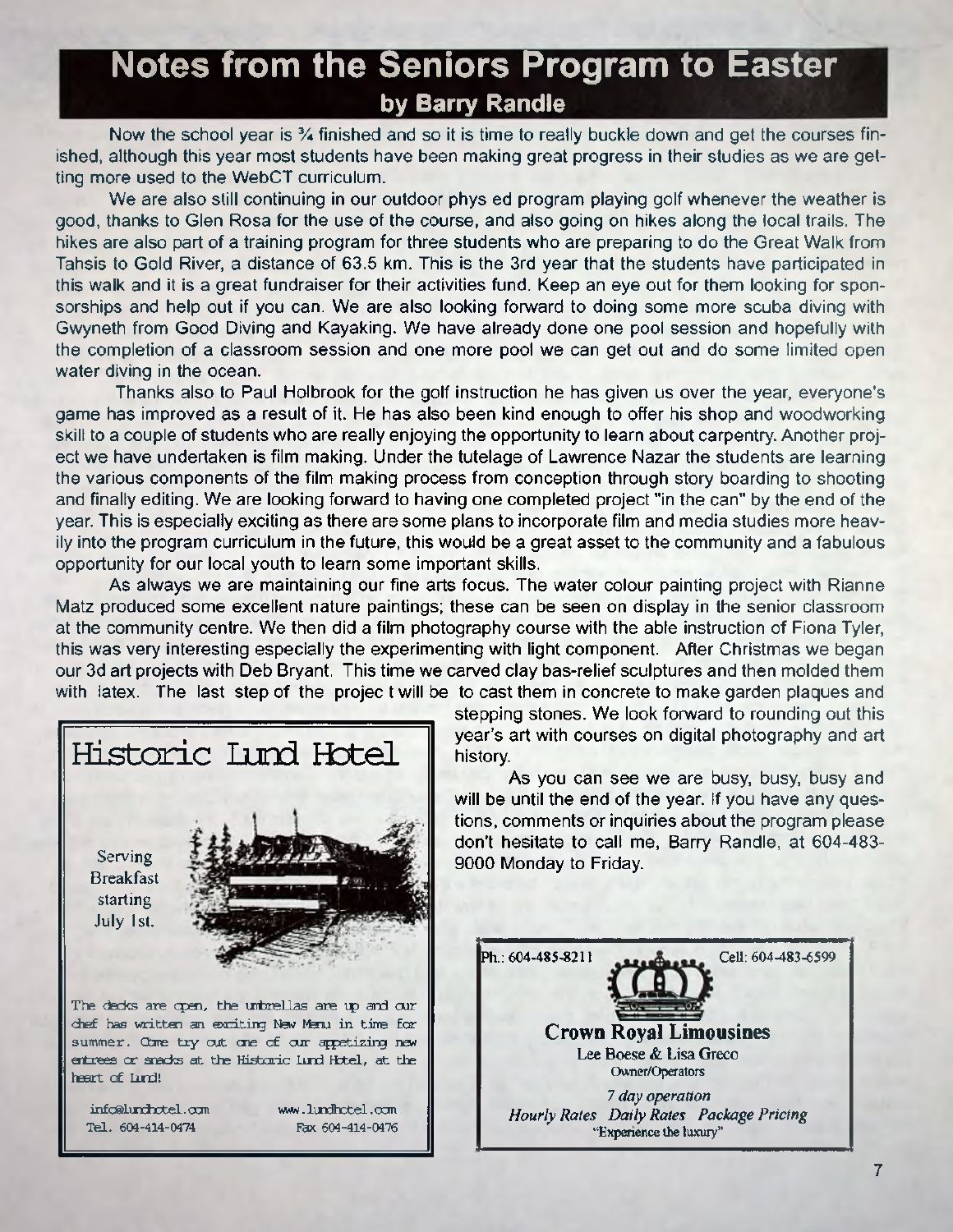# From the Bottom of the Burlap Bag By Saundra Barnes

(page 3 of a letter from one drunk to another, found soggilly submerged in the ceramic bottom of the post-office stamp-licker.)

...... you bin Fred? I bin pretty good I guess. We got drunk a couple a nights ago, me an the boys. Actually it were last night. Actually I'm havin a drink right now and acturally I think it's my third. An God blessh you too. Anyhow, after awhile when me an the boys was sittin doin our drinkin, we got to discussin some pretty important things. You know, about the state of the world an human beans an on an on. An we decieded that a real good schlapp upshlide the head (now that were a tounge twister, a real mouthful fer sure), is whut we all need. Just fer good measure. ( I better pour myshelf another measure of drink here. Hah!). It's sorta like who's gonna bell the cat though, if you know what I mean? The thing is, we figured us regular human beans really ain't had much choice in a lotta stuff. Like here we all iz, a speshies what could be (but ain't) into the veritable nectars of the God's an everything; not just the big guys, but thoshe of us in this country, er any country, who got mostly nothin. Know what I mean? See us, me an the boys, we got nothin, an yet even we has always got enough fer at least the nectars, if you know what I mean. (Oopsh! In gettin another drink, I made the mistake of pourin myshelf a double. Oh well, somebodiesh gotta drink it. Ha, ha, ha.) As I were sayin, me an the boys an all the beans kin imagine the world drinkin from that heavenly proverbial cup, we kin imagine ourshelves all shluppin fine red wine from imported Cryshtal glashes...sho to speak. (Ooo...I'm gitten drunk'n ennything, free sheets to the wind... whatever that means. Ha, ha, ha again). Anyhow, not to git too far off the track, ishen't whut I sed jist a fine how-doo-yoo-doo there? As it were, in thish drunken shtate, we gets to thinking an talkin about the shtate of the world as I said, an gits to conshiderin all things as they were, are, iz, could be..; like, we gets to wonderin how muvver earff iz posshibly goin to make out in the fuchure. Fer us, personally. Will it be to 'the good', or iz we eventually gittin round to ground zero; which meansh nothing to the good. Like naught. A royal sero. But then, we deshided there's worse... you got the category marked below nuthing, which is one schtepp under nothing to the good. Imagine. Under won would not be a good place to be. Under won iz really, really, really bad! An we figurred it out, ez anyone can see, that we human beans on this planet iz an impact heavy load, (in r speshies, there'sh a few important cupsh misshing out of that cupboard shirley you think?). Like, heavy lumpy lead hidden in the bottom of a good jello pudding. We figure beans have gotta be thick as a brick, half of a head, part of a pikture. We be the blindfolded wize man, definin the whole elephant by the feel of his tail. It seems we'sh a little bit beyond redemption here. Shorta. Sho here we iz, me an the boys shittin diskushin all this stuff, when shuddenly this flash-bulbphenomenal shpark in the dark thing happensh to us, shimulltaneously, like an exploshion in thish here pitch-blackened night shky. (Oooo! Jisht thinkin of it, I gotta git me another drink!) An thish shpark thing were like a glimmerin of light, like a lightnin-thought, in each uv r pea-brained, half-baked, empty old shellof-a-barn-heads. In addishion...now lissen here to thish..L. I acturally bin readin them there anals of hishtory book thingsh (bein so-called 'anals' becaushe it's what's left over after a whole bunch the good shtuff hash been taken out.... which cauzesh me to wonder, "What's been taken out, who'sh been TAKIN it out, and what did they do that fer?"). Theesh anals give you the fax 'they' say... whomsoever 'they' is. Fax? Well maybe, jisht maybe in the shum total of thoshe fax, jisht like in the real analsh, shum of the good partsh is gone, takin out by whomever, jisht cause it shuits them, or for one obshcure reashon or other. Do you think? Anywhoo, me an the boys, we gits this idear we washn't quite done fer yet as a speshies. One of the fax iz, we found corroborating back-log evidensh on file, that indicatshe r speshies posshibly gotsh the ability on hand gernetically to mellow out, to git with an other program, a pogram that jist might work better, like figurin thingsh out a little better fer r futchure. Like firshtly figuring out which way is down, an then figuring out which way ish up, if you git my drift. Ash we discusshed it, we had to fashe it, we shure ash heck didn't offer much reshishtanshe arshelvesh, to not gettin right kott up in the inshane human rashe of wantin to git the biggest ant-hill the fastest, an the firshtest, an to have the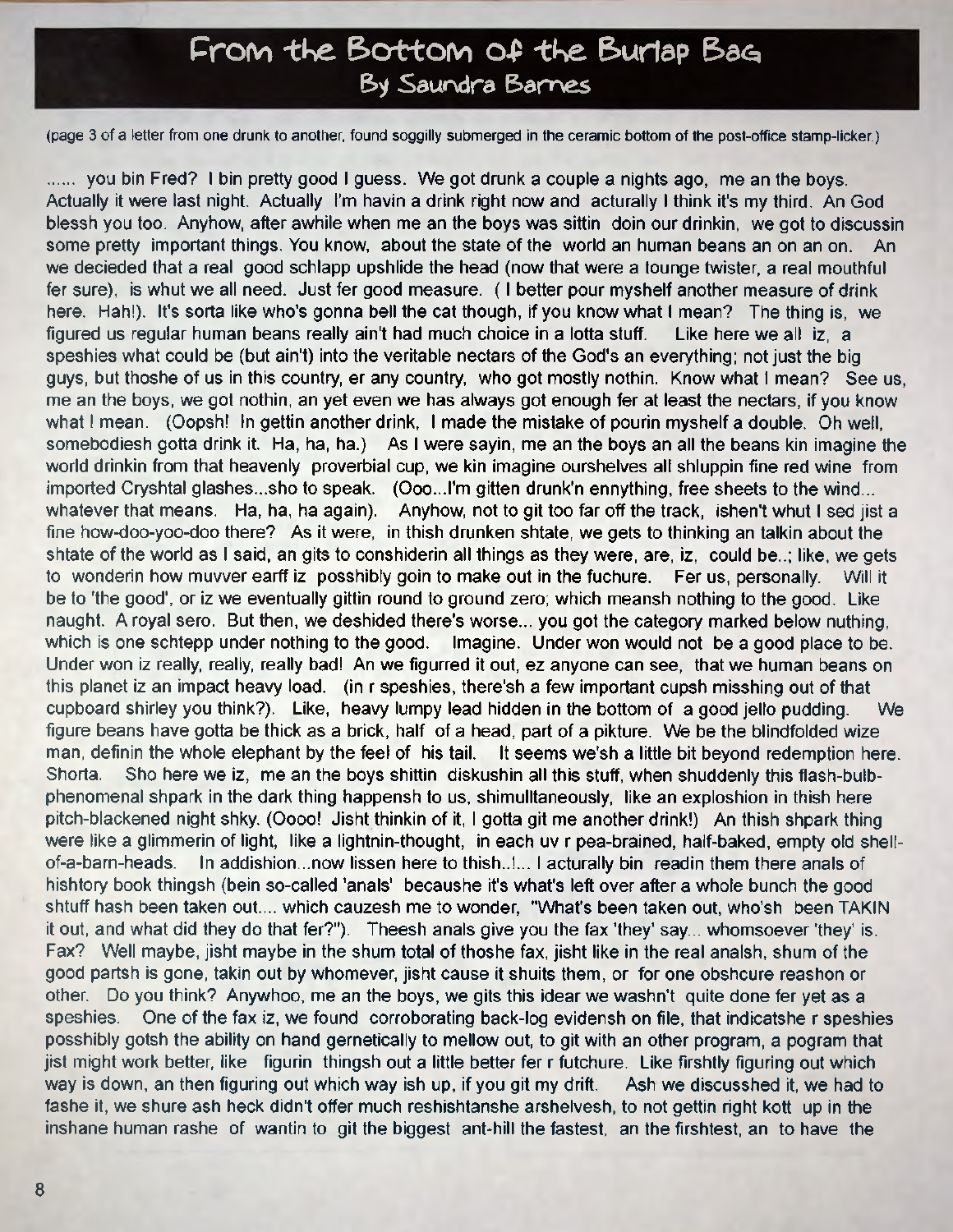### WHAT'S HAPPENIN6 IN IUND

**In the Lund School Building**

| <b>July 3rd</b><br><b>Shattered Glass@ the Lund Pub</b><br><b>Mondays</b><br><b>Barnacio Preduction</b><br><b>July 10th End of Road Latin Dance</b><br><b>Ann Snow 604 483-9220</b><br><b>With LA PENA</b><br>Live at the Cazebo<br><b>Lund Community Secioty</b><br><b>4th Tuesday</b><br><b>Jamie Sherrit 604 483-8909</b><br><b>Of each Month</b><br><b>Mooting</b><br>July 16tha 17th<br>TAÏ CHI till end of June<br><b>Baby Jane @ the Lund Pub</b><br><b>Wednesdays</b><br><b>Bill McKee 604 483-4929</b><br>6:00<br><b>July 18 &amp; 19</b><br><b>MARY JANE&amp;SPLASH GET WEB</b><br><b>OPEN SOCCER GAMES</b><br><b>Fridays</b><br>At the Gazebo<br>14:00 to 18:00<br><b>Lund School</b><br><b>July 24th</b><br><b>HO MEANS NO live in concert</b><br>VOLUNTEERS NEEDED TO SET UP ACTIVITIES DURING THE OPENING<br>At the Gazebo<br>NOURS: READING FOR CHILDREN, GAMES AND CARDS, SELF-LEARN-<br><b>Jamie Sherrit 604 483-8909</b><br>ING AND MORE - PLEASE GET INVOLVED!!!<br><b>July 31st A Day in Tune Musical Festival</b><br><b>Fiona Tyler 604 485-3825</b><br><b>LUND COMMUNITY SOCIETY SCHEDULE</b><br>At the School - HI SPEED INTERNET -<br><b>August 7th</b><br><b>End of Read Nance</b><br><b>With the Meritz Rand</b><br><b>Monday</b><br>CLOSED<br><b>Jamie Sherrit 604 483-8989</b><br><b>Tuesday 12:00 to 17:00</b><br><b>Wednesday</b><br>09:00 to 14:00<br>August 13&14<br>Baby Jane @ the Lund Pub<br><b>Thursday</b><br>09:00 to 14:00<br><b>Friday</b><br>13:00 to 18:00<br><b>August 21st</b><br><b>LUND DAYS AND CRAFT FAIR</b> | <b>Sundays Lund Community Church</b><br>10:00am Fernie Carbal 604 414-0400 |  | <b>June 25th</b> | <b>Haby Jane @ the Lund Pub</b>             |
|----------------------------------------------------------------------------------------------------------------------------------------------------------------------------------------------------------------------------------------------------------------------------------------------------------------------------------------------------------------------------------------------------------------------------------------------------------------------------------------------------------------------------------------------------------------------------------------------------------------------------------------------------------------------------------------------------------------------------------------------------------------------------------------------------------------------------------------------------------------------------------------------------------------------------------------------------------------------------------------------------------------------------------------------------------------------------------------------------------------------------------------------------------------------------------------------------------------------------------------------------------------------------------------------------------------------------------------------------------------------------------------------------------------------------------------------------------------------------------------------------------------------------------------------------------------|----------------------------------------------------------------------------|--|------------------|---------------------------------------------|
|                                                                                                                                                                                                                                                                                                                                                                                                                                                                                                                                                                                                                                                                                                                                                                                                                                                                                                                                                                                                                                                                                                                                                                                                                                                                                                                                                                                                                                                                                                                                                                |                                                                            |  |                  |                                             |
|                                                                                                                                                                                                                                                                                                                                                                                                                                                                                                                                                                                                                                                                                                                                                                                                                                                                                                                                                                                                                                                                                                                                                                                                                                                                                                                                                                                                                                                                                                                                                                |                                                                            |  |                  |                                             |
|                                                                                                                                                                                                                                                                                                                                                                                                                                                                                                                                                                                                                                                                                                                                                                                                                                                                                                                                                                                                                                                                                                                                                                                                                                                                                                                                                                                                                                                                                                                                                                |                                                                            |  |                  |                                             |
|                                                                                                                                                                                                                                                                                                                                                                                                                                                                                                                                                                                                                                                                                                                                                                                                                                                                                                                                                                                                                                                                                                                                                                                                                                                                                                                                                                                                                                                                                                                                                                |                                                                            |  |                  |                                             |
|                                                                                                                                                                                                                                                                                                                                                                                                                                                                                                                                                                                                                                                                                                                                                                                                                                                                                                                                                                                                                                                                                                                                                                                                                                                                                                                                                                                                                                                                                                                                                                |                                                                            |  |                  | <b>LUND Community Theater Troup present</b> |
|                                                                                                                                                                                                                                                                                                                                                                                                                                                                                                                                                                                                                                                                                                                                                                                                                                                                                                                                                                                                                                                                                                                                                                                                                                                                                                                                                                                                                                                                                                                                                                |                                                                            |  |                  |                                             |
|                                                                                                                                                                                                                                                                                                                                                                                                                                                                                                                                                                                                                                                                                                                                                                                                                                                                                                                                                                                                                                                                                                                                                                                                                                                                                                                                                                                                                                                                                                                                                                |                                                                            |  |                  |                                             |
|                                                                                                                                                                                                                                                                                                                                                                                                                                                                                                                                                                                                                                                                                                                                                                                                                                                                                                                                                                                                                                                                                                                                                                                                                                                                                                                                                                                                                                                                                                                                                                |                                                                            |  |                  |                                             |
|                                                                                                                                                                                                                                                                                                                                                                                                                                                                                                                                                                                                                                                                                                                                                                                                                                                                                                                                                                                                                                                                                                                                                                                                                                                                                                                                                                                                                                                                                                                                                                |                                                                            |  |                  |                                             |
|                                                                                                                                                                                                                                                                                                                                                                                                                                                                                                                                                                                                                                                                                                                                                                                                                                                                                                                                                                                                                                                                                                                                                                                                                                                                                                                                                                                                                                                                                                                                                                |                                                                            |  |                  |                                             |
| <b>Jamie Sherrit 604 483-8909</b><br>EAD MADE INEA. HINR AAMMINISTY CAAIFTY AT                                                                                                                                                                                                                                                                                                                                                                                                                                                                                                                                                                                                                                                                                                                                                                                                                                                                                                                                                                                                                                                                                                                                                                                                                                                                                                                                                                                                                                                                                 |                                                                            |  |                  |                                             |

### FOR MORE INFO: LUND COMMUNITY SOCIET 604-483-9000

finesht. An woe-betide any man who trysh to stop ush, woe-betide our impact on the fuchure, an woe-betied any old half-dead body that happensh to git pulled in under our wake as a reshult uv r elittist pashshage. Well, it shervesh them right don't it, jisht fer bein there? That'sh what we did lasht night, me and the boysh, we shat there an dishkushed all that shtuff. In the final analyshish, we calls it 'the bottom-line-big-ant-hole....er hill-syndrome. Period. An that's the end uv the shentenshe.

Now the way we iz lookin at it, we human beans iz the only speshies to bear the shupreme burden of having evolved with shuch a high intellect, as iz obvioushly evidensed by the many important things we shay an do. Like fashion, an Ooby-dooby-do lyricsh in r music; like blowin things up an fightin and oblitteratin other folksh... an speakin of flying, how about them asterknots they keeps shootin off inter outer shpace, er splittin up atoms an stuff, an what about the billionsh uv dollarsh that go into thoshe kindsh of thingsh? High intellect? Right! Ha, ha, ha, ad infinitum. I'll trink to that! Sho we shee that thingsh have gotten out of hand, that we ain't got no control over thingsh that git dun, er not done no more, sho guess I'll drink to vat ash well! Anyhow, I don't know why, but it all endsh up remindin me of shumthing shumbuddy famoush ushed to shay when yer bein depressed... er oppresshed... er, shuppresshed an all that, an you ain't bean given room to have yer valid say, when you is being led to believe your input don't mean a heck uv a lot or that you don't shtand up to shnuff in stuff. He/she shaid," the Pope'sh noshe, after all, iz just the eggstremely fatty hindermosht end of an old plucked-out dead chicken". An that'sh the end a that.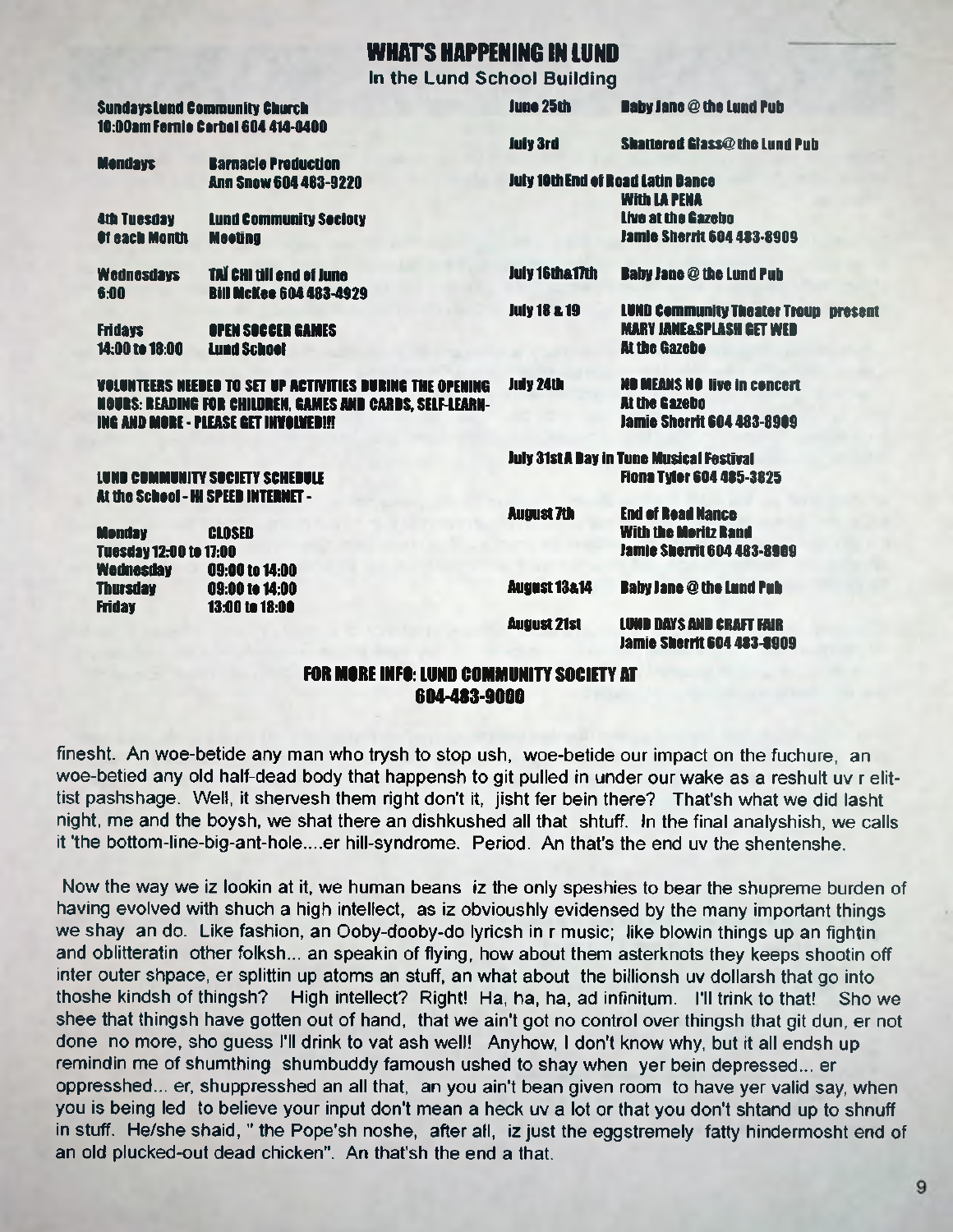### **Local Hites - A Series By Ann Snow**

They're irresistible. The forests of the Sunshine Coast tantalize, tempt and taunt both avid outdoor enthusiasts and casual hikers. And on this sunny afternoon in early spring, we walked the Gwendoline Hills section.

Traces of a late snowfall still eluded the warming sun but this did not impede our footing on the wellworn trail. The Gwendoline Hills, on the north end of the Sunshine Coast near Lund, run north-south along the Malaspina Peninsula and overlook the Okeover (oh-koh-ver) Inlet. This area represents the essence of the Sunshine Coast Trail with its old growth forests and spectacular views.

A map is indispensable for locating the many access points of the Sunshine Coast Trail. We drove up a dirt road that came within 1 km of the south end of the Gwendoline Hills then set out on foot with water, snacks and bear bells. The Trail, identified with red markers on trees, is fairly obvious and easy to follow. We headed north up into the Hills at an easy pace breathing the purified air of the majestic wooden wardens, keepers of the Hills. Ancient beyond lifetimes, they looked down on us silently, unbothered by our intrusion.

In short time we too were looking down. Okeover Inlet lay way below us dyed in shifting blues, a ripple in the carpet of green embankment, fishing boats and oyster farms mere dots on the edge of our imaginations. Distant bays and islets were sources of curiosity and speculation. Beyond, the mountains of the Bunster Range, still wearing their white winter caps, competed for our attention as they bounded eastward beyond our vision.

Like shadows against the sky, a pair of eagles spiraled in search of a meal. Nearby a raven croaked for attention and a tiny squirrel squeaked in rebuke. Honey bees buzzed enjoyment of the early spring flowers, a tree branch groaned and bushes rustled the presence of unseen birds and mice. Enchanting and mesmerizing. Alluring. Hyponotic.

Like an open window in a stuffy room, the sea breeze revived and enlivened. At a view point, we sipped and nibbled in awe, humbled by the stunning beauty Energized by our snacks, we captured a fraction of the wonder on camera before beginning our hushed and contemplative trail home. A mere threehour hike yet we all slept soundly that night.



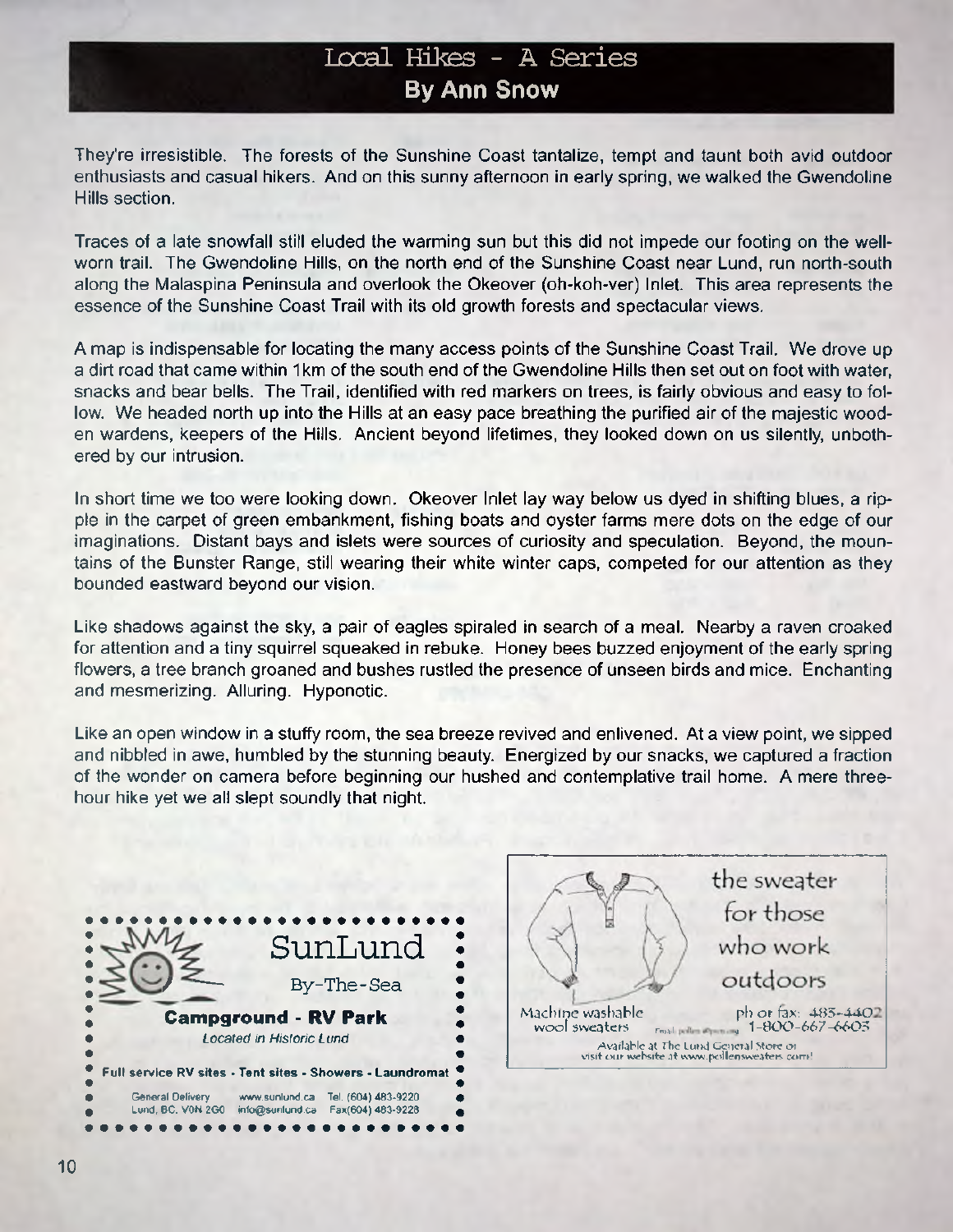# **A Day In Tune** By Cedric Morgan

Environment Canada didn't predict it yet but July 31st will be one of the hotest nights of the summer, make sure you find your dancing shoes and head towards the Lund Gazebo for this upcoming fifth annual Day in Tune musical festival.

This unique event is spearheaded by Fiona Tyler and Tara Thurber, two of Lund's genuine cultural activists. "Everything started back in 1999, me, Tara and Jessie Copeland started it conceptually. We wanted to have a really good party with something for every body, a space where people could get exposed to new and different sounds" says Fiona. Keeping with that original mission, this year's musical menu is an eclectic and uplifting lineup, a musical heat wave of amazing performers, scanning genres and generations, sharing the stage to spread vibes from folk to African roots, from soul hip hop to dynamic dee jay sets.

Think of A Day in Tune as a unique communion, where Lund becomes a getaway for the performers, an oasis to unwind and share an arena of freedom of expression, to represent a vision of diversity and freely distribute, sound, ideas and culture" says Fiona. That is surely why Kia Kadiri,

Vancouver based singer, emcee, spoken word artist is back by popular demand, the charismatic performer invites you all to explore her musical blend of hip hop, jazz, funk, and nu soul backed by her seven member band. Besides Kadiri, count on high energy from Aboubacar Camara who leads Doundounba in performing West African amasumbou music - a mingling of musical traditions - including ancient Guinean rhythms and popular West African dance-driven melodies of mandeng guitar.



"We want to hire artists who believe in building community through music - to share a com mon consciousness". In that vein and as a tradition, the festival starts at 4pm with some Yoga stretching and innerpeace exercises with Maggie. It will be followed by sets from Folk artists Nancy Tyler and Ben Bouchard, Shirley Badger's rock, Fiona Tyler's R&B grooves , also on the menu a jazz trio, Ivan & Coyote's storytelling and many other suprises guests. The party will go unto the late nite with dj sets by dj Veronica and dj Forrest, you are invited to wear costumes and win some unusual prizes during the event.

The motivation is always rewarded when you see people gathering together, through a cultural communion" reflects Fionna. Expect information booths, craft tables, food and more. You are invited to be part of this spirited extravaganza, as public or as volunteer, in both cases or do not hesitate to call for more info at 414-0969





**L**

"The Dome"

**Lund, B.C.**

#### *Magical Forest Getaway/Retreat*

**Wilderness sanctuary available for accor modation only, or book a retreat.**

**Call Phil or Roisin 6O4-483-916O or visit website [www.magicaldome.corr](http://www.magicaldome.corr)**

*j*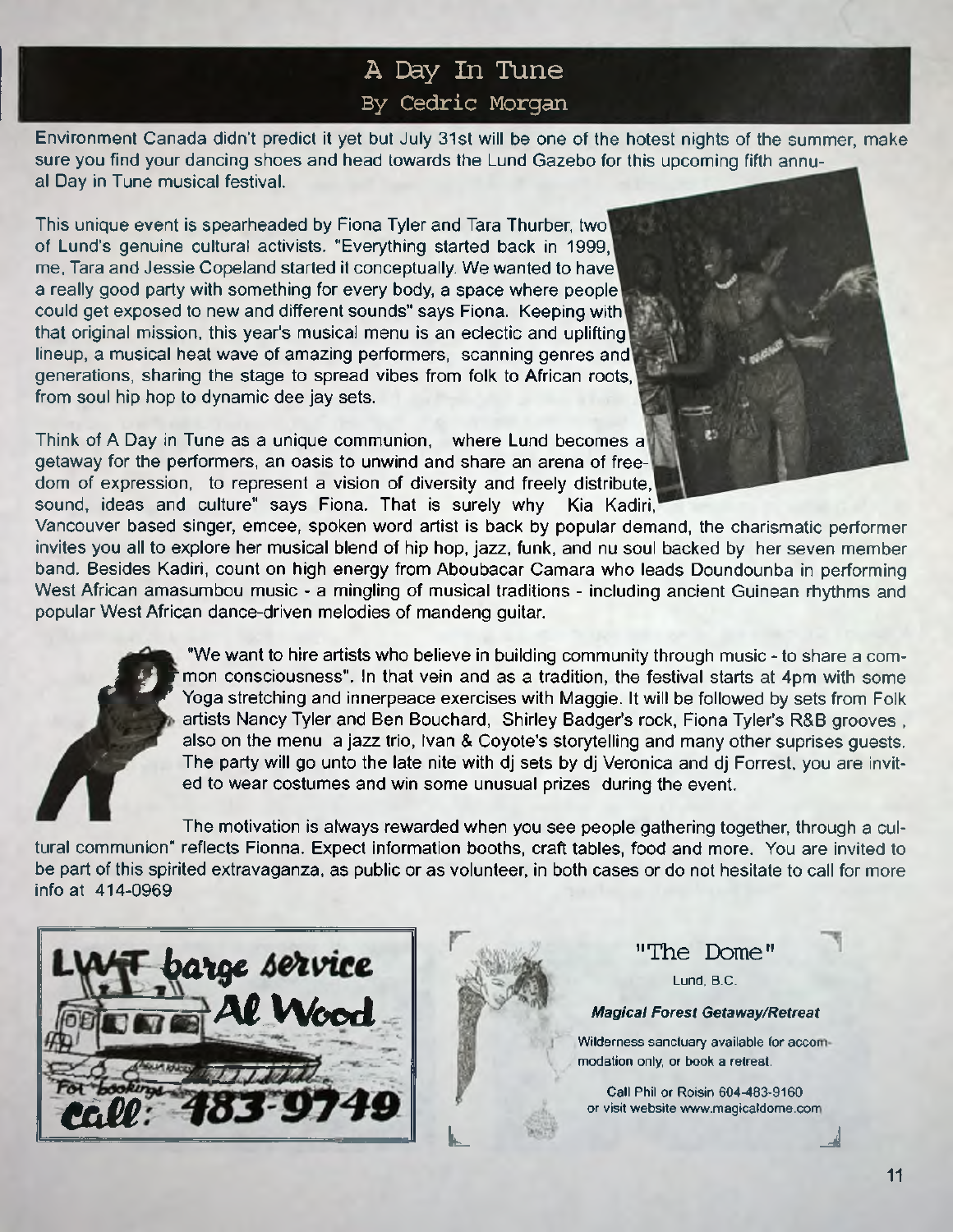# Careers Links Offers Free Employment Services

By Darcie MacFronton

### **CAREER LINK AND LUND COMMUNITY SOCIETY**

Partnership to Provide Free Employment Services in Lund

### *Job Hunting - Career Planning - Skills for Work*

Tuesdays afternoons in June, 3 pm to 5 pm, from June 8 to June 29, an employment counsellor will be at Lund Community Centre. Local people who are looking for work, wanting to plan job or education goals for the future, or any of a wide variety of other job-related focusses can drop in to see Darcie MacFronton from Career Link for help with information gathering and goal setting. Darcie has worked 15 years with Career Link, and is excited about being able to work closer to home with people in Lund.

If there is ongoing interest, employment services may continue throughout the summer. Otherwise, they will start up again in the fall, and could be increased depending on demand. Phone Career Links if you are interested in service in July and August. Services will be provided according to the interests or needs of those who attend, and could include any of the following:

| Help with resumes or cover letters                             | Find out what employers are looking for                 |
|----------------------------------------------------------------|---------------------------------------------------------|
| Practise interview skills, making a good impression            | Learn job search tips                                   |
| Find the "hidden" job market                                   | Use Internet effectively for job hunting                |
| Exploring & discovering careers to fit your interests & skills | Set a goal, make a plan to reach it                     |
| Research careers with promising futures                        | Learn about funding options for training                |
| Find out about education and training                          | Learn workplace communication skills                    |
| Apply for Youth Employment programs                            | Talk over other issues that get in the way of job focus |

### **All services are free. Funding by HRSD.**

For more information, please drop in to the Lund School Thursday afternoons, or call Darcie at Career Link: 604-485-7958. "See you there", says Darcie.



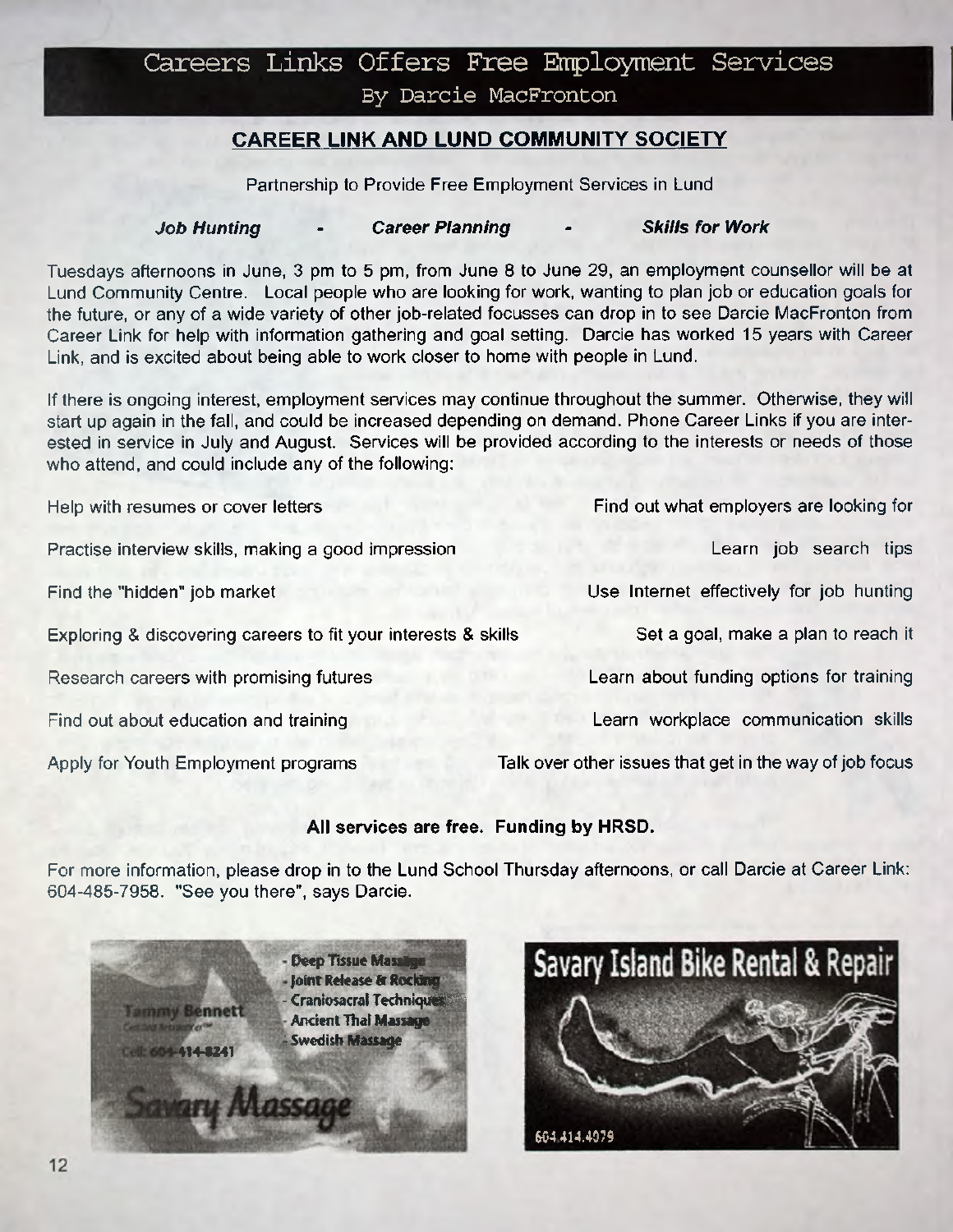### **NOT Speaking in the Barnacular** By Ted Dumin

**Those of you who are expecting the usual content-free Barnacular should stop reading now. This one is about current events. You have been warned! OK, on with the article.**

**An election is like a reality show without the judges. It's got all the same bits: fancy lighting and staging, press saturation coverage, talent contest, scandal seeking. The contestants are always trying to face the camera and smile and seem genuine while playing to large moving crowds, likely resulting in permanent damage to their necks, which is probably why they wear those starched collars all the time. Yep, it's pretty much the same as Canadian Idol.**

**Maybe I shouldn't say there are NO judges. You and I are the judges. I'm the annoying judge. You can be the judge who used to be popular if you want, or maybe you can be the really friendly judge. You cannot, however be the annoying loudmouthed judge, because I called dibs on that. If you write your own story about this, then you can cast yourself as the annoying judge, but then you'll be copying me, won't you? You pathetic snivelling wretch.**

**Now that I've gained your trust and admiration, it's time to cut to the chase: it doesn't matter who you vote for. This flies in the face of all the current rhetoric trying to get young people out to vote, to participate in the process and be responsible. In fact, you might call it a cynical and annoying attitude, but that's why I'm the annoying judge and you're not. I still believe it's true.** Why? Partisan politics can't be representative, that's why.

**Consider how people decide whom to vote for. Here's an actual sampling of local people and how they intend to vote: "I'm** going to vote to keep the Conservatives out;" "I'm going to vote to assure a minority government;" "I'm going to vote Green, **because they get \$1.25 per vote;" "Pm going to vote NDP and give a new bunch a chance;" and my favourite, "I'm going to vote for anybody but Martin."**

**What about your local candidate? What about their integrity and character and beliefs? If you read the flyers in your mail, that's what they're telling you about. Don't you want someone in office thaft you can actually call up and give them a piece of your** mind? I do. However, most people are voting for the leader of each party, not for their local member. They try to vote Martin in **or out, by casting their vote in this riding for someone whose character suddenly doesn't matter.**

**It doesn't either. The party Whip sees to it that, regardless of what your local chump actually believes, he will vote with his** Party. He will vote the way his leader wants him to. Or, he can leave the Party early, and go home and watch TV by himself. **So where's the character in that? It's in the leader I tell you what, though: it means that your local sucker is not representing you, regardless of what he says during the election.**

**Wouldn't it be interesting if the Party system was outlawed, and each member voted the way he thought his constituents wanted him to (as if he represented them) on each separate issue? Some say this would slow things down to a complete stop in government. Maybe, but I think it would prevent things like laws which retroactively roll back wages for people, or laws which**

**actively discriminate against minority groups. I bet it would. Those in government might have to consider getting the laws right the first time, so they don't have to be completely remade every four years to match the current fashion.**

**That's just a pipe dream though. Young people can go vote, and attempt to be responsible if they like. The person they are voting for is prevented from being responsible to them by the Party Whip, the Party Leader will call all the shots, likely based on what the biggest donor tells him to do, and the process will become null and void. Partisan politics cannot be representative.**

**So maybe it's better to just treat it like a big game show, imagine that you are voting in or out a stage act that's fun to watch without carrying much meaning. Vote in the cute one, or the one with real talent, or the one whose neck is most seriously damaged. Judge them** based on their veneer, and don't worry about their beliefs. Annoyed? **You should be. You're hearing from the Annoying Judge, now.**

**In closing, I'd just like to apologize to those who were expecting a short little article about nothing like the Barnacular usually is. What can I say? I got carried away. Save this article to light the woodstove** in the depths of February, if that will make you feel better. By then, **you'H know if your vote made a difference or not. If it didn't, well, maybe you could mail this to your MP and be cold for a night instead.**

| Lund Water Taxi                |                   |                         |  |  |  |
|--------------------------------|-------------------|-------------------------|--|--|--|
| Total Coastal Service          |                   |                         |  |  |  |
| <b>Savary Summer Schedule</b>  |                   |                         |  |  |  |
|                                | <b>From Lund:</b> |                         |  |  |  |
|                                |                   | $9:00$ am<br>$11:00$ am |  |  |  |
|                                |                   | 1:00 pm                 |  |  |  |
|                                |                   | $3:00$ pm               |  |  |  |
|                                | Fri, Sat, Sun     | $6:00$ pm               |  |  |  |
| From Savary:                   |                   |                         |  |  |  |
|                                |                   | $9:30$ am               |  |  |  |
|                                |                   | $11:30$ am              |  |  |  |
|                                |                   | $1:30$ pm<br>$3:30$ pm  |  |  |  |
|                                | Fri, Sat, Sun     |                         |  |  |  |
|                                |                   | $6:30$ pm               |  |  |  |
| Phone Reservations Appreciated |                   |                         |  |  |  |
| 604 483-9749                   |                   |                         |  |  |  |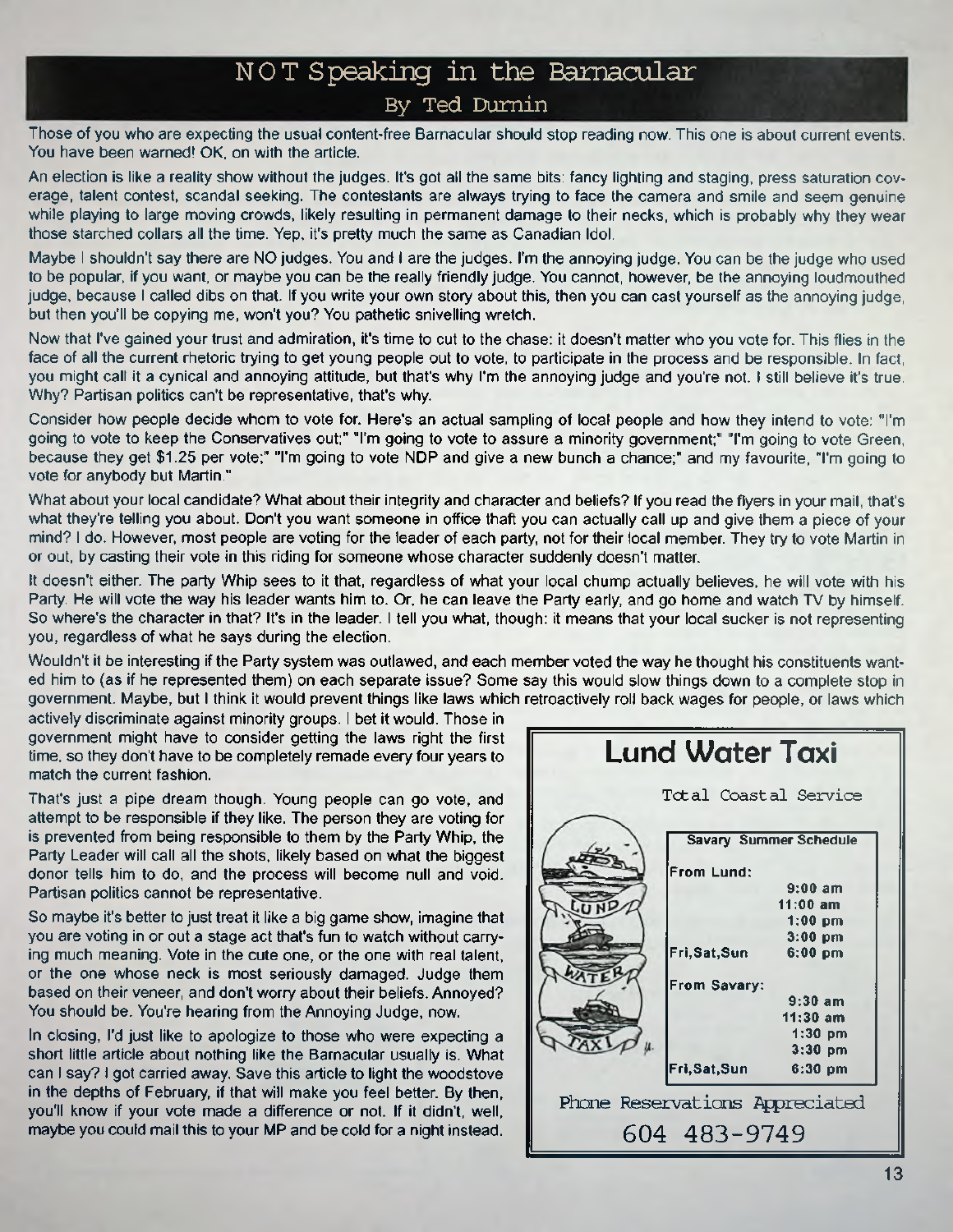# **Malaspina Okeover Coastal Plan** Released for Last Public Comment

**By Rita DePape, Y-Knot Campground and Charters, and Denise Reinhardt, D'Angio Road**

The Ministry of Sustainable Resource Management has finally released the "Draft for Final Review" of the Malaspina Okeover Coastal Plan. The Plan now goes before the Regional District; then, the Plan will go to the Minister for final approval. The Plan will govern commercial and recreational tenures and licenses of occupation-including shellfish growing operations, touring and docks-in Malaspina, Okeover, Lancelot and Theodosia Inlets, although "Planning Unit Variations", or departures from the Plan, may be initiated "as required" by Land and Water BC.

Regrettably, the Ministry has refused to put the 132-page Plan up on its website. Printed copies were sent to the Advisory Committee, including Adam Vallance, Bernd Scheifele, Eagle Walz, Jane Cameron, Lynda Syms, Ted Erdmann, Marjorie Harding and Denise Reinhardt, among others. At the Regional District, Chair Colin Palmer and Area A Director Patrick Brabazon received copies.

We urge you to ask these people about the contents of the Plan, or for copies of the sections relating to particular provisions for each of the Inlets, so you can tell the Regional District what you think about the Province's decisions about shellfish farming operations and recreational uses in the Inlets.

# **No Means No By Robinson Roos**

Lund will be set a'rockin' on July 24th when punk rock legends NoMeansNo perform at the Gazebo. The highly influential three piece band, who started in Victoria some 20 years ago, bring an incredible energy to the stage and dance floor, and the chance to see them perform should not be missed.

NoMeansNo's thundering rhythm section; bassist and vocalist Rob Wright and drummer John Wright, along with guitarist Tom Hollistan, play with a a tautness and precision that has been honed by years of touring and hundreds of live shows. The group has an extensive and loyal fan base around the world and tour frequently in support of their many recordings. The Lund show is the last date on a three month tour of Europe and North America. John, who has a summer cabin in our village, has, after much pestering by friends in the area, agreed to bring the band to Lund's unique musical venue.

NoMeansNo's music, while often catagorized as 'punk rock' goes far beyond the genre's usual three chord, two minute song format. Singer Rob's lyrics are very introspective and often darkly humerous. The accompanying music is stylistically complex and hypnotic and the calibre of playing indicates the seriousness with which these performers regard their craft.

Come out and support local promoter Jamie Sherritt's efforts to keep the Gazebo's stage busy all summer long. Tickets are available at the usual sources or at the gate. Don't miss a night of music you won't soon forget.

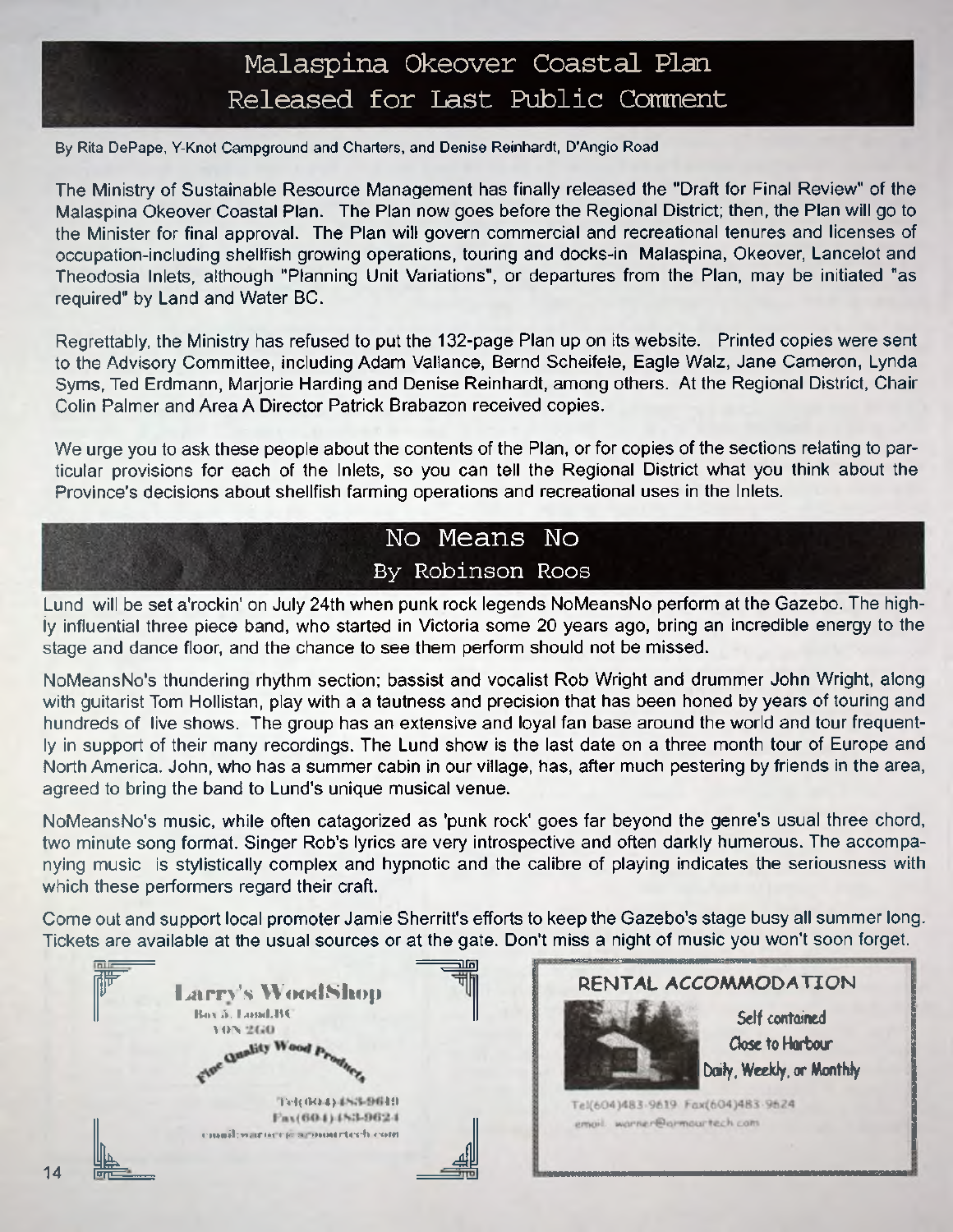

The Lund Historical Society was recently created to "research, restore, preserve and promote the history and historical artifacts of Lund and district." An executive was elected and the registration forms are filed.

The Society's first project is to restore the boardwalk and waterwheel. Partial funding has been applied for from Community Futures however the Society is required to provide twenty-five percent of the restoration cost which is estimated to be approximately \$35,000. Cash or in-kind donations can be dropped off for the Lund Historical Society at the SunLund Campground or by calling Ann at 604-483-9220. Please help if you can.